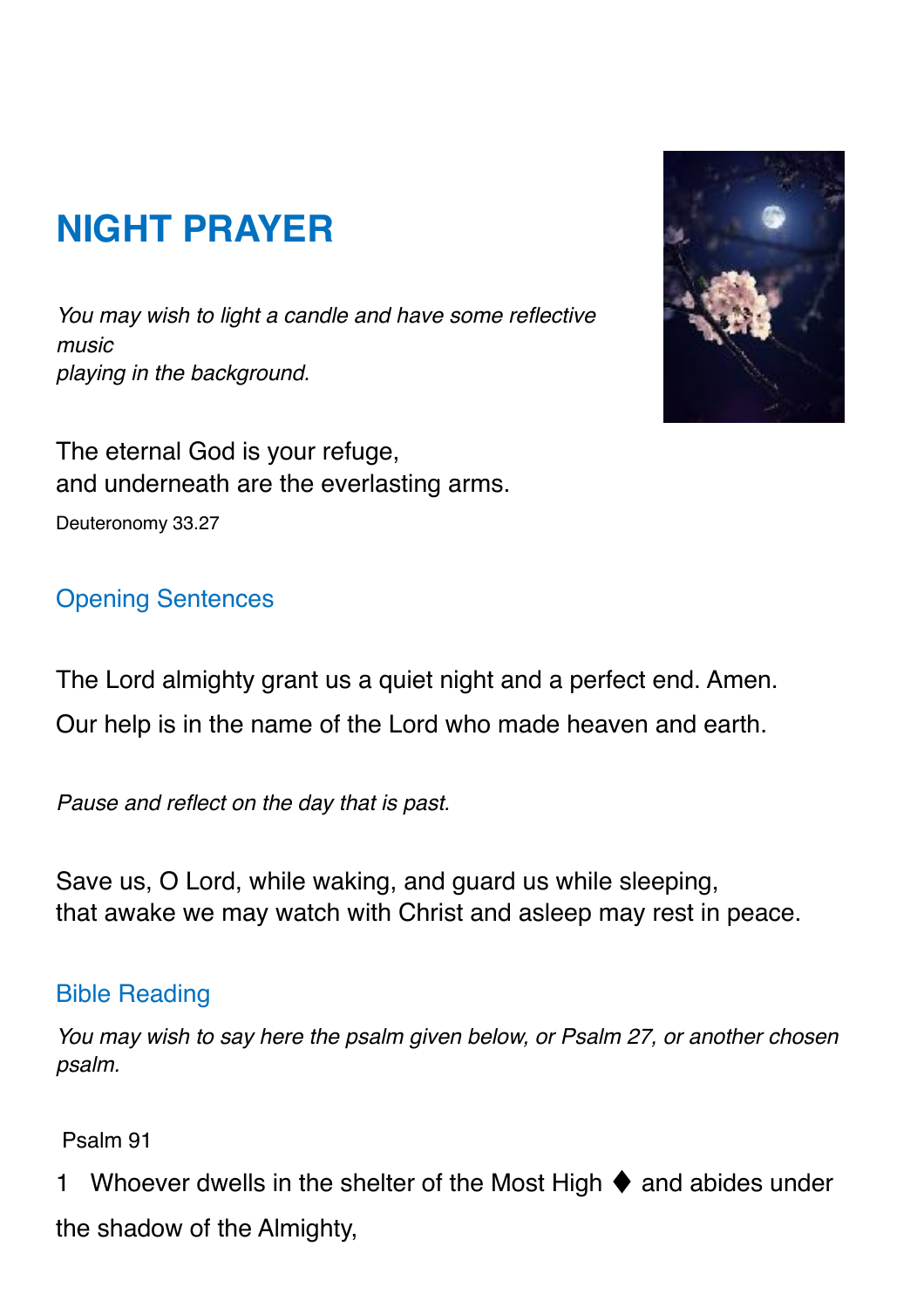2 Shall say to the Lord, 'My refuge and my stronghold,  $\blacklozenge$  my God, in whom I put my trust.'

3 For he shall deliver you from the snare of the fowler  $\blacklozenge$  and from the deadly pestilence.

4 He shall cover you with his wings and you shall be safe under his feathers; ♦ his faithfulness shall be your shield and buckler.

5 You shall not be afraid of any terror by night,  $\blacklozenge$  nor of the arrow that flies by day;

6 Of the pestilence that stalks in darkness,  $\blacklozenge$  nor of the sickness that destroys at noonday.

7 Though a thousand fall at your side and ten thousand at your right hand,

 $\blacklozenge$  yet it shall not come near you.

8 Your eyes have only to behold ♦to see the reward of the wicked.

9 Because you have made the Lord your refuge  $\blacklozenge$  and the Most High your stronghold,

10 There shall no evil happen to you,  $\blacklozenge$  neither shall any plague come near your tent.

11 For he shall give his angels charge over you,  $\blacklozenge$  to keep you in all your ways.

12 They shall bear you in their hands, ♦ lest you dash your foot against a stone.

13 You shall tread upon the lion and adder; ♦ the young lion and the serpent you shall trample underfoot.

14 Because they have set their love upon me, therefore will I deliver them;

 $\blacklozenge$  I will lift them up, because they know my name.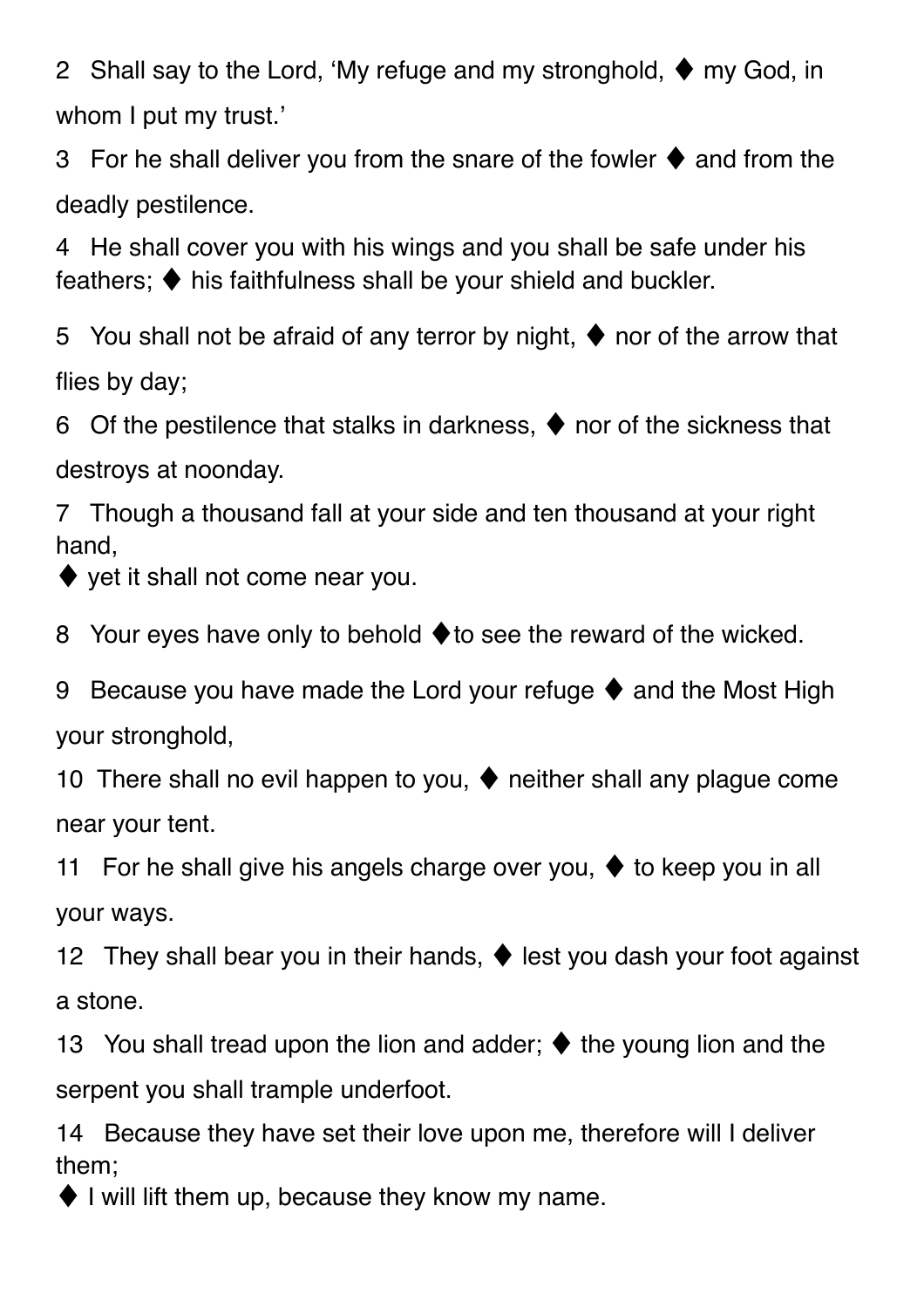15 They will call upon me and I will answer them;  $\blacklozenge$  I am with them in trouble, I will deliver them and bring them to honour. 16 With long life will I satisfy them  $\blacklozenge$  and show them my salvation.

## **Glory to the Father and to the Son and to the Holy Spirit; as it was in the beginning is now and shall be for ever. Amen.**

You may wish to use one of the following short readings or choose a passage of your own.

#### Sunday Evening

You, O Lord, are in the midst of us, and we are called by your name; leave us not, O Lord our God. *Jeremiah 14.9*

#### Monday Evening

Thus said the Lord God, the Holy One of Israel: In returning and rest you shall be saved; in quietness and in trust shall be your strength. *Isaiah 30.15*

#### Tuesday Evening

Jesus said, 'Come to me, all you that are weary and are carrying heavy burdens, and I will give you rest. Take my yoke upon you, and learn from me; for I am gentle and humble in heart, and you will find rest for your souls. For my yoke is easy, and my burden is light.

*Matthew 11.28-end*

Wednesday Evening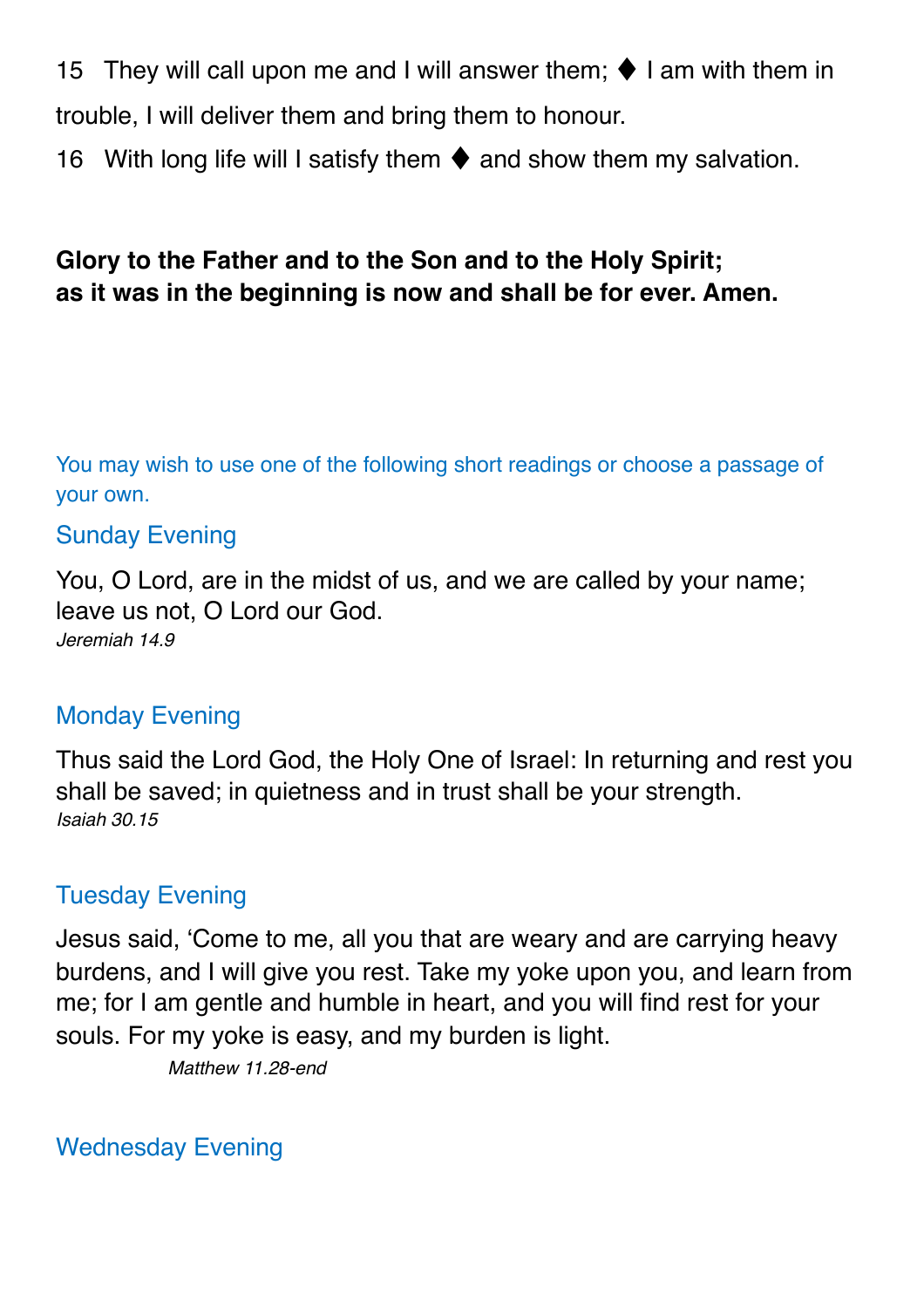Humble yourselves under the mighty hand of God, so that he may exalt you in due time. Cast all your anxiety on him, because he cares for you. *1 Peter 5.6,7*

## Thursday Evening

Jesus said, 'I have said this to you, so that in me you may have peace. In the world you face persecution. But take courage; I have conquered the world!'

 *John 16.33* 

# Friday Evening

God has destined us not for wrath but for obtaining salvation through our Lord Jesus Christ, who died for us, so that whether we are awake or asleep we may live with him.

*1 Thessalonians 5.9,10*

## Saturday Evening

Jesus said, 'I am the light of the world. Whoever follows me will never walk in darkness but will have the light of life.' *John 8.12*

## **Prayers**

Merciful God, we entrust to your unfailing and tender care this night those who are ill or in pain, knowing that whenever danger threatens your everlasting arms are there to hold us safe. Comfort and heal them, and restore them to health and strength; through Jesus Christ our Lord. Amen.

Be present, O merciful God, and protect us through the silent hours of this night, so that we who are wearied by the changes and chances of this fleeting world, may rest upon your eternal changelessness; through Jesus Christ our Lord. Amen.

Visit this place, O Lord, we pray, and drive far from it the snares of the enemy; may your holy angels dwell with us in peace, and may your blessing be always upon us; through Jesus Christ our Lord. Amen.